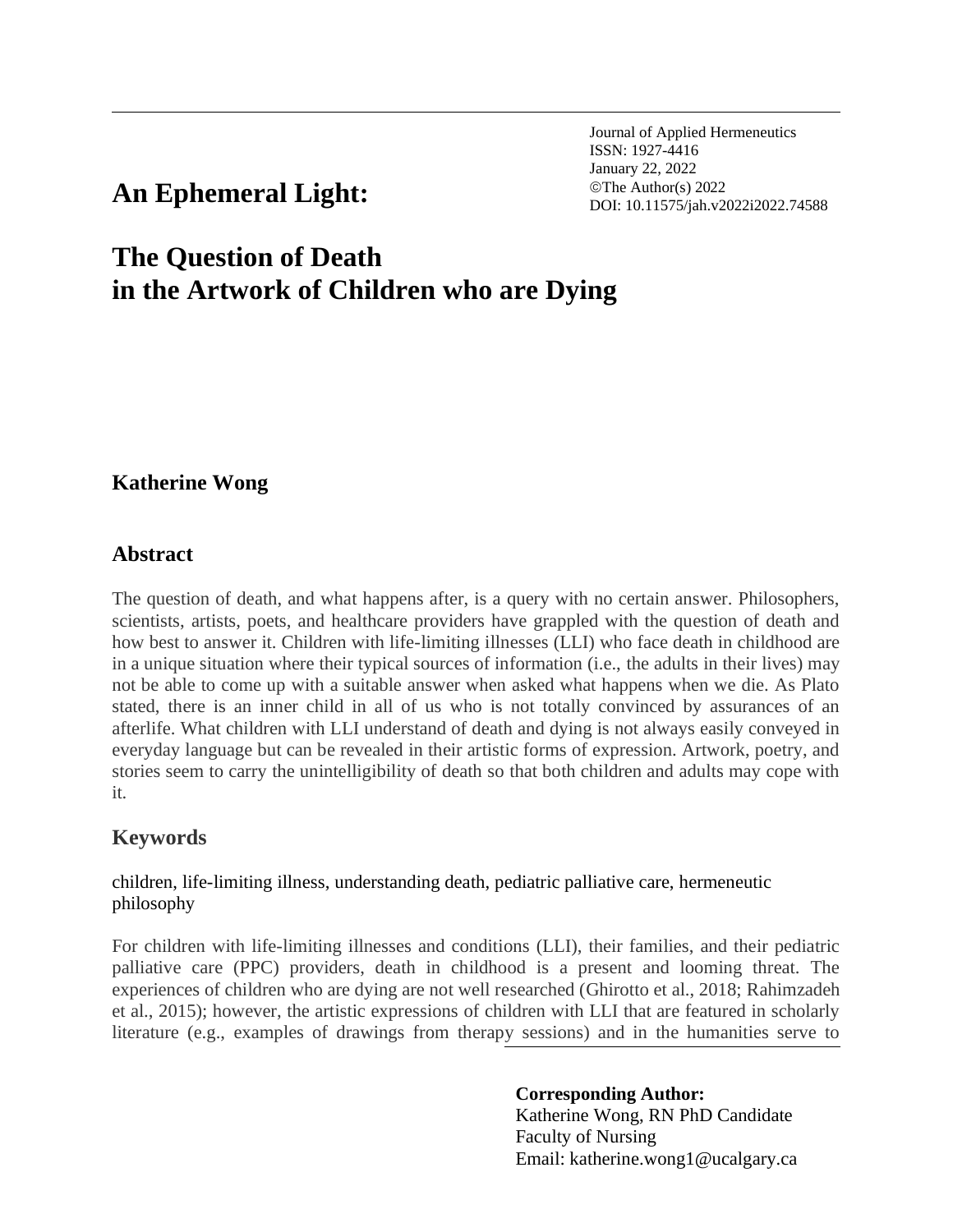illuminate what such an experience may be like. The drawings and poems that are featured in this paper are some rare examples of the art of children with LLI who are now deceased. Their creations are not bound by the temporal and physiological limits of human beings, and their art is the stable and lasting form of their fleeting experiences, ready to be viewed by those who wish to understand (Gadamer, 1986). Hermeneutical interpretation of art has the quality of an encounter or experience, rather than a focus on taste or beauty, in which the viewer and the artwork engage in a kind of conversation that can lead to a different understanding of what is presented in the work (Gadamer, 1986).

My thesis work focuses on understanding the experiences of children who are dying through their artistic forms of expression. Children with LLI, especially young children and children with developmental delays, may face concepts and experience events that they do not have the vocabulary to articulate with words alone (Aasgaard & Edwards, 2012; Kramer, 1971; Sourkes, 1991, 2018). PPC teams often include child-life and art therapists who utilize arts-based therapies to facilitate communication and understanding with children, to assess coping skills, and to allow children the opportunity to express themselves in a safe and non-judgemental way (Aasgaard & Edwards, 2012; Councill & Ramsey, 2019; Devlin, 2006; Jones & Weisenfluh, 2006; Sourkes, 1991, 1995, 2018; Sourkes et al., 2005). This paper was part of my doctoral candidacy examination and was written in response to the following statement and question: *In examining the topic of the artistic expression of children who are dying, you have indicated that sometimes children may not have the language through words to express what they are thinking or feeling but they do have other forms of expression. Is the difference in expression due to lack of words or connected to the unfathomable experience they are undergoing?* In experiencing the artwork of children who are dying, both in my practice as a pediatric hospice nurse and in my scholarly undertakings, I have come to understand that, concealed in seemingly naïve and innocent words and images, is the ungraspable, unfathomable character of death. Perhaps it is not always the case that children lack the vocabulary to express their experiences of dying, but that death itself presents all human beings, young and old, with the unsayable and the unthinkable.

### **Children's Understanding of Death Revisited**

The literature on children's understanding of death has focused on developmental theory and standardized ways in which children come to a mature concept of death. The PPC literature has indicated that children who face LLI may not yet possess the vocabulary necessary to express their feelings, experiences, and concerns about death and dying, as they are encountering these life events earlier than what is typical for their developmental stage (Aasgaard & Edwards, 2012; Buckingham, 1983; Councill & Ramsey, 2019; Devlin, 2006; Rollins, 2005; Sourkes, 1995, 2018a, 2018b). Spinetta et al. (1973) indicated that children's awareness of death may precede their ability to talk about it, and that a child who is dying may understand that they are going to die before they are able to verbally express it. How a child with LLI understands death may affect the language they use to communicate their experiences of dying to their adult caregivers (Buckingham, 1983; Spinetta, 1975; Sourkes, 1995; 2018a, 2018b). Young children may equate death with a reversible separation, sleep, or the continuation of life under changed circumstances or form (Bluebond-Langner et al., 2012; Koocher, 1973; Nagy, 1948/1959; Slaughter & Griffiths, 2007). Children between the ages of five and nine years may view death as a personified being, such as a skeleton or the Grim Reaper (Nagy, 1948/1959). Between six and 10 years of age,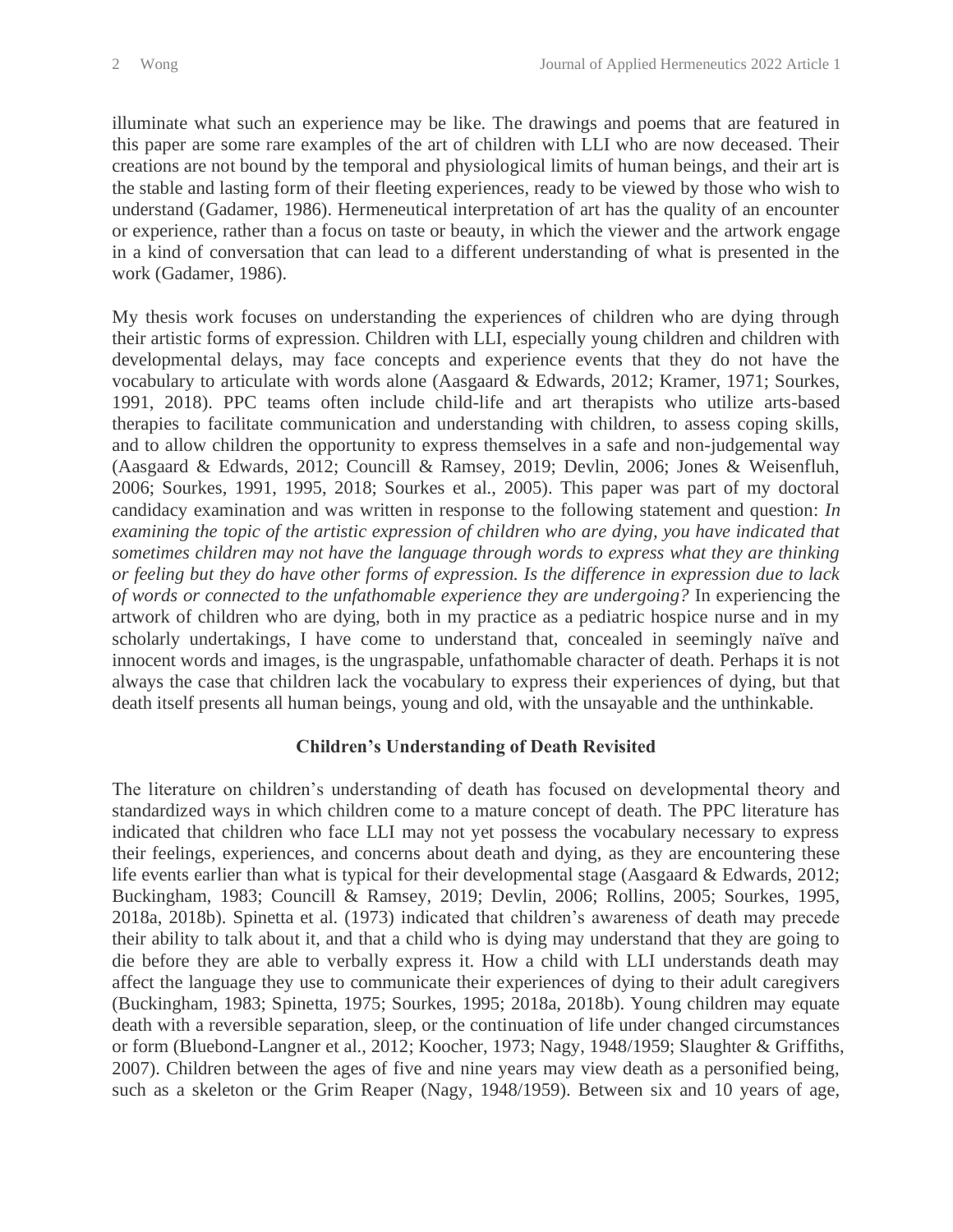children demonstrate an "adult," "mature," or "complete" understanding of death as inevitable, universal, irreversible, and caused by illness or injury that results in the cessation of bodily functions (Bluebond-Langner et al., 2012; Glicken, 1978; Ellis & Stump, 2000; Slaughter & Griffiths, 2007; Speece & Brent, 1984).

Children's understanding of death as described in developmental theories have provided a significant foundation for research and practice in PPC, informing when and how children with LLI should be involved in decision-making (Bluebond-Langner et al., 2012; Buckingham, 1983; Larcher & Carnevale, 2012), in research (Ghirotto et al., 2018, Rahimzadeh et al., 2015), and whether the diagnosis of LLI should be disclosed to a child (Buckingham, 1983; Larcher & Carnevale, 2012; Stein et al., 2019). However, developmental theories have also been used to justify non-disclosure of illness or impending death for both children with LLI and their siblings (Matthews, 1989). For some adults facing the unspeakable character of pediatric death (Rallison & Moules, 2004), it may be comforting to think that a child who is dying does not understand the severity of their circumstances (Matthews, 1989); as William Wordsworth (2014) wrote, "A simple child . . .that lightly draws its breath, and feels its life in every limb, *what should it know of death*?" ("We are Seven," para. 1, emphasis added).

A mature understanding of death that includes a conceptual grasp of irreversibility, inevitability, universality, causality, and non-functionality is a demonstration that one can describe a biological account of death. According to Gadamer (1996), the "second Enlightenment" that emerged as a result of advancements in the natural sciences has also brought about a "demythologizing of death" (p. 61). To maintain that describing the physiological facts of death is enough to shape one's understanding of it is an oversimplification that neglects to consider the cultural, theological, or philosophical foundations for the understanding or meaning of death that many children and adults ascribe to (Kenyon, 2001; Speece & Brent, 1984). The developmental approach to children's views of death assumes that there is such a thing as an "adult" concept of death (Kenyon, 2001). While developmental frameworks can be useful and informative for practitioners who regularly encounter children who are dying or bereaved, children's reportedly immature understanding of death is often one that is shared with adults. When one considers how death appears in art, holy texts, and literature that are created by, and often for, adults, the concept of death frequently reverts to its supposedly childish origins.

### **The History and Tradition of Death in the Arts and Humanities**

One's understanding of death is informed by the history and tradition, the handed down meaning relations that structure one's understanding of the world, into which one is thrown at birth (Gadamer, 1960/2004). In the history of Western thought, what someone believes about death may be informed by an explanation of physiological death as found in the natural sciences, while for others it may be situated in the tradition of the humanities or theology. The modern Western tradition has also repressed the topic of death in conversation, emphasized the prolongation of life through artificial means, and removed death from family homes to institutions, culminating in a gradual removal of death from everyday life (Buckingham, 1983; Gadamer, 1996). The disappearance of death in society has limited the opportunities for children to witness and experience the death of others, which may have contributed to children's incomplete or immature understanding of death as it appears in developmental and PPC literature. Children's views of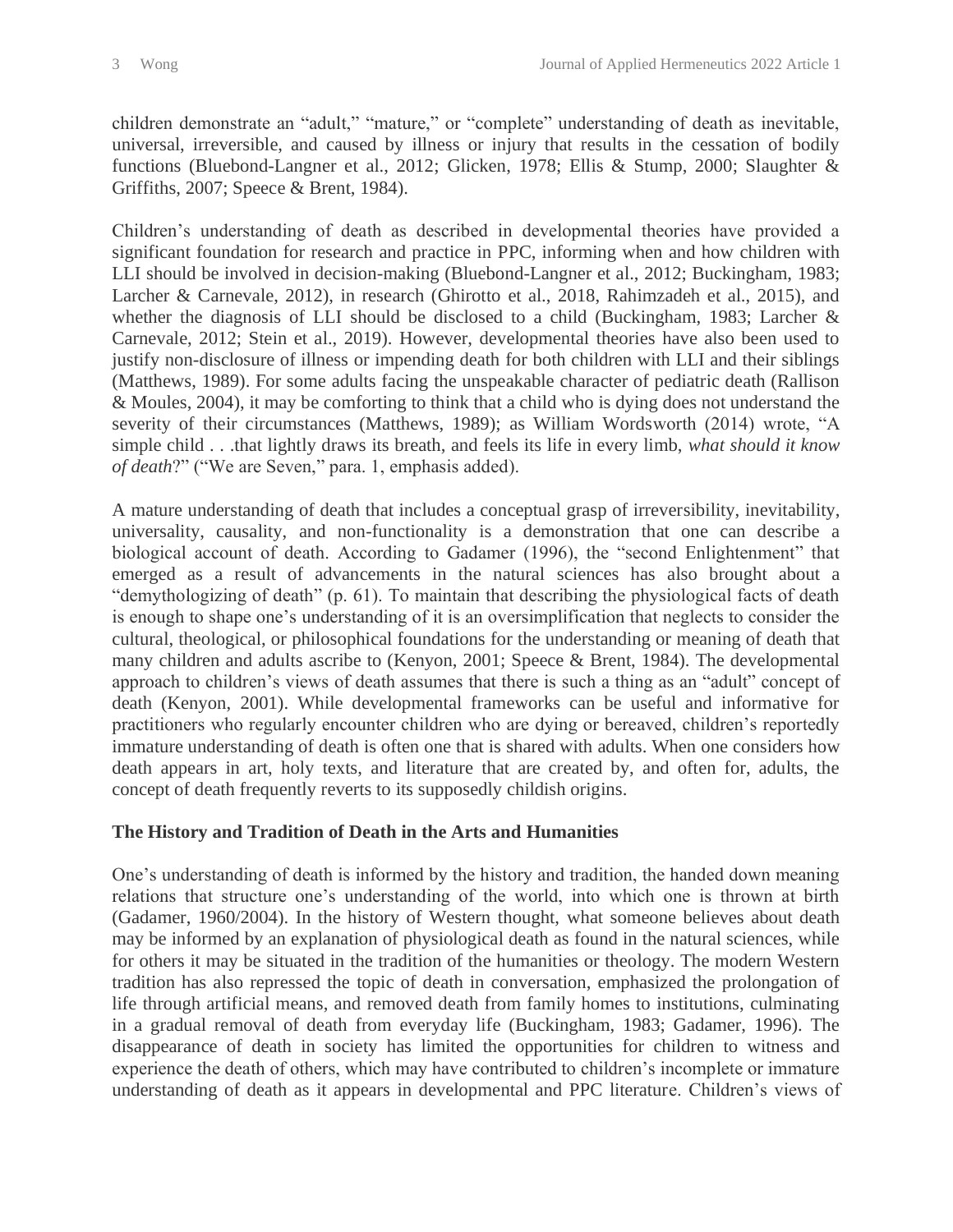death may also be influenced by the history and tradition found in art and the humanities, as these disciplines have the quality making visible the subjects that matter to humans (George, 2020).

#### **Figure 1**

Klimt, G. (1910-1915). *Death and life* [Painting]. In the public domain.



**Figure 2** Stokes. M. (1908) *Death and the maiden* [Painting]. In the public domain.



Adult artists and authors have frequently utilized an embodied being as a symbol of death in literature and art. Klimt's *Death and Life* (1910-1915, Figure 1) and Stokes's *Death and the Maiden* (1908, Figure 2) both feature personifications of death as a menace to the living. Klimt's painting denotes a clear separation of death from a group of sleeping, intertwined, humans flushed with life. In the Brothers Grimm fairy tale *Godfather Death* (2002), Death presided over thousands of candles, representing the lives of humans, as they burn and extinguish. Perhaps the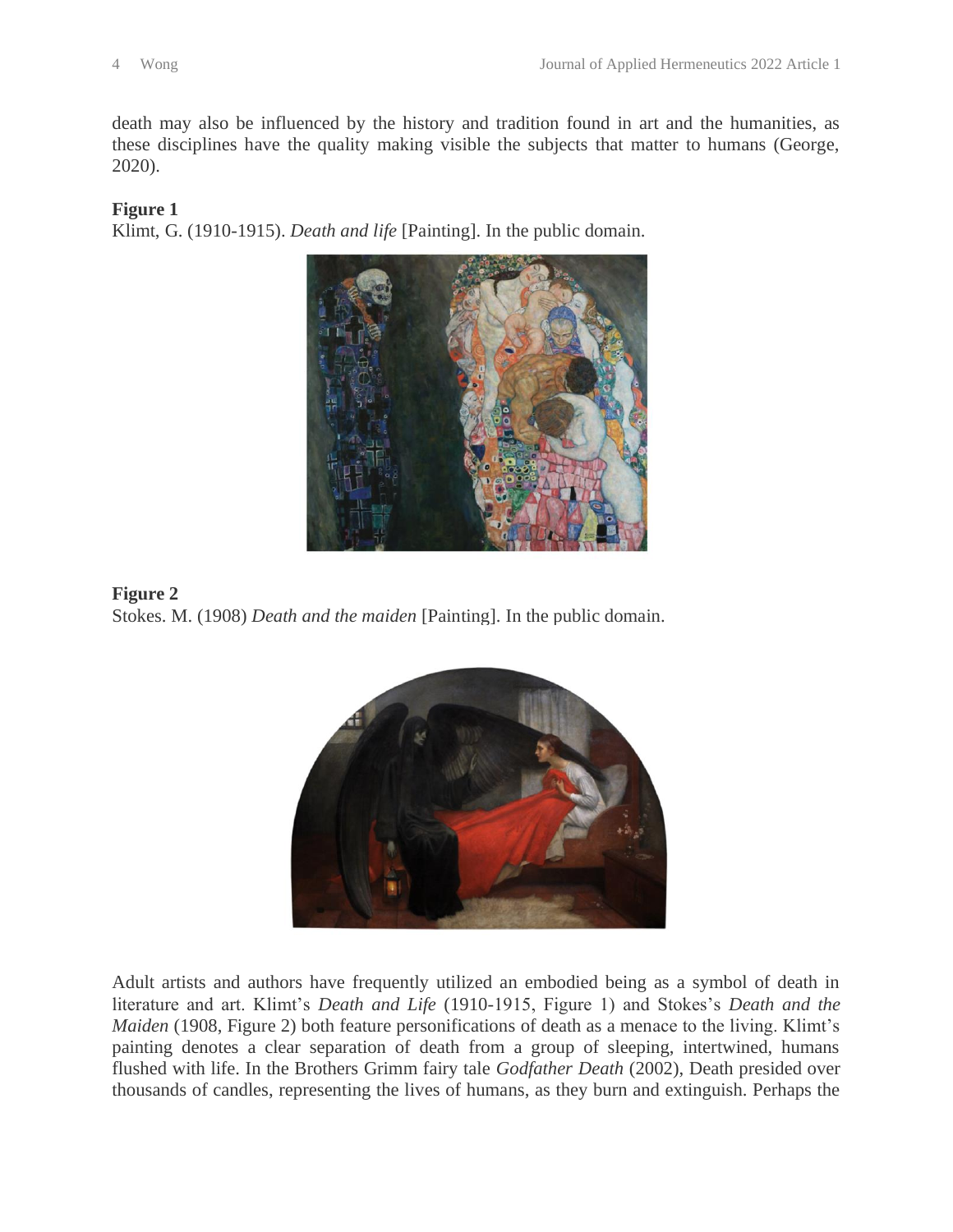personification of death in Nagy's (1948/1959) investigation of Hungarian children reflected the ways in which children interpret death as it appears in art and literature, especially fairy tales aimed at teaching a moral or lesson to children, rather than a pre-mature concept of biological death.

According to developmental theory, people over the age of five years should understand that death is different from ordinary separation, that it is not the continuation of life in an alternate form, and that it is irreversible. However, in his *Theology of the* Body, Pope John Paul II (2005) described the resurrection as a reunion of the soul and body: "The resurrection is not only a manifestation of the life that conquers death . . . but it is also a revelation of the ultimate destiny of man in all the fullness of his psychosomatic nature" (p. 183). In Plato's *Apology* (ca. 399 B.C.E./1954), Socrates stated,

Death is one of two things. Either it is annihilation, and the dead have no consciousness of anything, or, as we are told, it is really a change: a migration of the soul from this place to another. Now if there is no consciousness but only a dreamless sleep, death must be a marvelous gain. (40c)

In these texts, death might be considered the continuation of life in an altered form or in a different space. Death might be like sleep, it might be a separation of the soul and body, sometimes with the opportunity to reunite with one's body in the afterlife. Socrates readily admitted his own ignorance of death in *Apology* (Gosetti-Ferencei, 2014; Plato, ca. 399 B.C.E./1954), despite his adamant defence of "evidence that the soul is deathless" in *Phaedo* (Plato, ca. 360 B.C.E./1954, 114d). Moreover, it is the inner child of the adults in *Phaedo* who require reassurances for the immortality of the soul (Gadamer, 2016; Plato, ca. 360 B.C.E./1954); as Cebes remarked, "Suppose that we are afraid Socrates, and try to convince us. Or not so much that it is our true selves who are afraid – perhaps there is a child with this kind of fear hidden in us too" (77e). If historical leaders of thought and faith did not, or could not, offer a "mature" concept of death, to conclude that children's views of death are pre-mature or incomplete is unwarranted.

Death anxiety in adults may compel them to shield children from death, under the pretext that it may be "too much" for them (Buckingham, 1985); however, in these situations, it may be the adult who is protecting themselves from facing the unintelligibility of death (Bluebond-Langner, 1978; Matthews, 1989), for no matter the circumstances that one is born into, a genuine understanding of death itself is beyond the limits of human experience (Gadamer, 1996, 2016; Heidegger, 1927/1962). On understanding death, Gadamer (1996) offered,

. . .we can ask ourselves when is it that a child learns to grasp the fact of death. I am not sure if modern psychology is able to give any sort of clear answer to this question which would be acceptable to the enlightened society of our culture. Presumably it is bound up with that interconnection . . . between life and the repression of death that the knowledge that we ourselves must die remains almost veiled, even when, as mature adults, this knowledge has become established at the deepest inner level within us. (p. 65)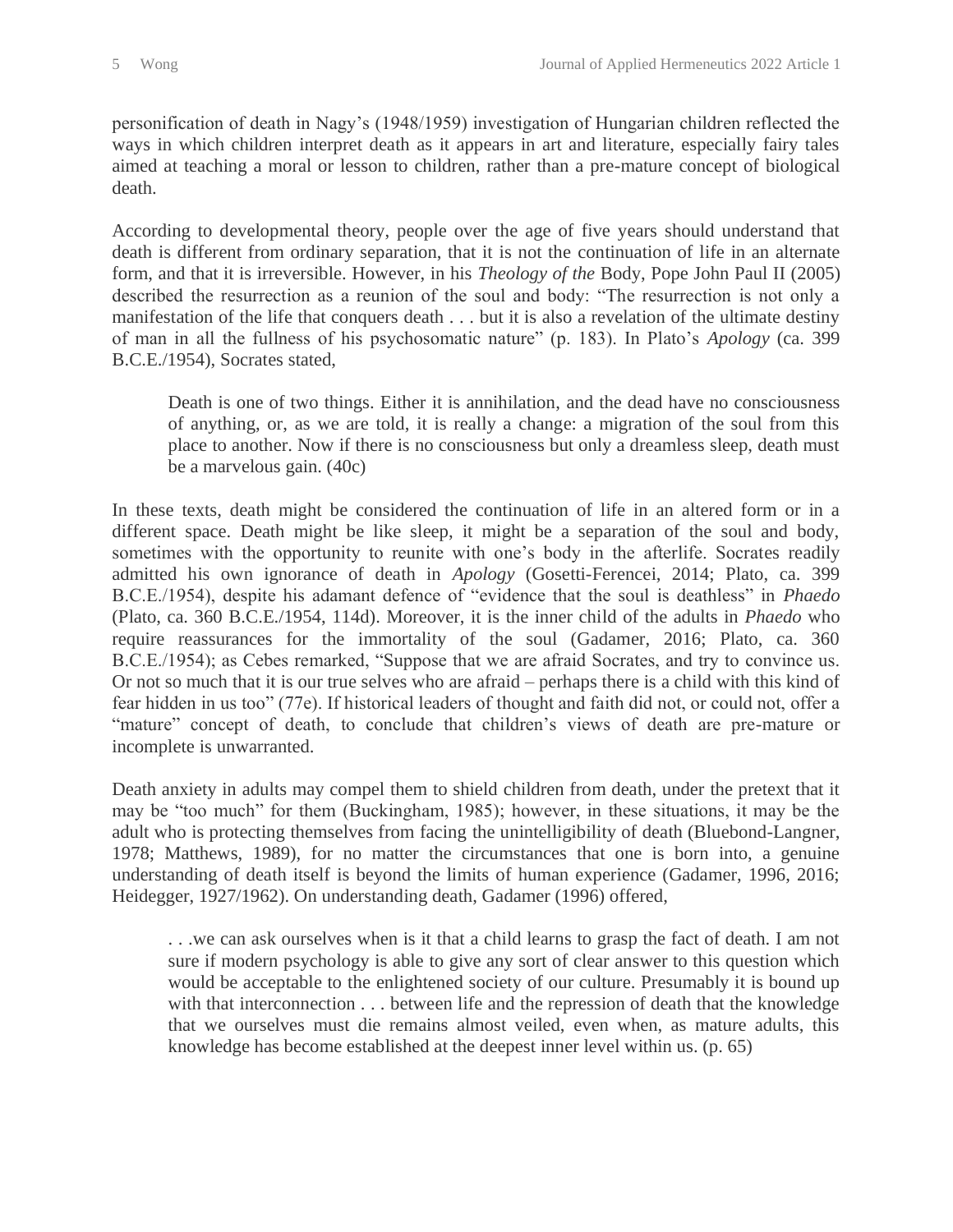The differences between mature and immature concepts of death become secondary considerations when one contemplates whether an understanding of death itself is possible for human beings. Death is not, strictly speaking, an experience or event that one can encounter and relate back to a meaningful whole of life (Gadamer, 2016). While developmental frameworks for children's views of death may be useful in practice, the focus on the sequential evolution of children's understanding of death fails to address how human beings might comprehend a situation in which they no longer exist. The distance between adult and child horizons of understanding, and all the life experiences that unfold in between, may explain the level of sophistication with which children and adults can discuss or theorize death. However, when it comes to the question of death itself, children and adults are equally unexperienced; as Rilke (1923/2009) said of death, "We know nothing of this going. It excludes us" (*Enter Death I*, para. 1).

#### **Death as an Unanswered Question**

Mattie Stepanek (1990-2004) was a child poet who died of autonomic mitochondrial myopathy, a progressive, neurodegenerative disease that causes complications such as seizures, muscle weakness, and heart failure. He was predeceased by two siblings with the same LLI, and wrote several poems about bereavement, living with LLI, his experiences with hospitalization, and dying. Stepanek was a child who was able to frame his experiences in poetic language, and his poems speak to the unintelligibility of death. In his poem *Unanswered Questions*, following the death of his brother, Stepanek wrote, "I know why he died, but I also don't know why" (Stepanek, 2001, p. 31). The simultaneous knowledge and ignorance of death highlights the distinction between a child's ability to *explain* death as a physiological fact and their *understanding* of death as an "existential-ontological" perplexity (Heidegger, 1927/1962, p. 280). The artwork of children who are dying express that, like adults, children grapple with the unintelligibility of death. As the title of Stepanek's poem suggested, questions of what death is, when it reveals itself, and why it must occur have no answers (Gadamer, 2016).

#### **Traces of Death**

Death is a fact of life that conceals itself in everyday living. Heidegger's (1927/1962) extensive examination of human being-in-the-world, which he called *Dasein*, is self-evident and universal, while simultaneously veiled in an *a priori* enigma in "the fact that we already live in an understanding of Being" (p. 23). *Dasein* is always "ahead-of-itself" and continuously projecting its being into a future in which death is certain (Heidegger, 1927/1962, p. 279). Heidegger (1927/1962) maintained that *Dasein* can either evade death by situating it as a "not-yet" possibility (p. 303), or *Dasein* can realize death as "the possibility of the impossibility of existence" (p. 307) and use the prospect of non-being to inform the present. Ricoeur (2009) wrote that any answers we may have regarding the survival of the dead in the afterlife are connected to a "question not called into question" (p. 10), and all responses are answers to a question posed by survivors, concerning the state of those already deceased. Gadamer (2016), wrote that death is always necessarily concealed in its unintelligibility: Being cannot even *think* death, let alone face it as life's most extreme possibility (J. Grondin, N. Keane, & J. Risser, personal communication, April 25, 2021). For Gadamer, one can merely grasp "a trace of death" (2016, p. 69) when thinking of it, for there is something incomprehensible about the fact that a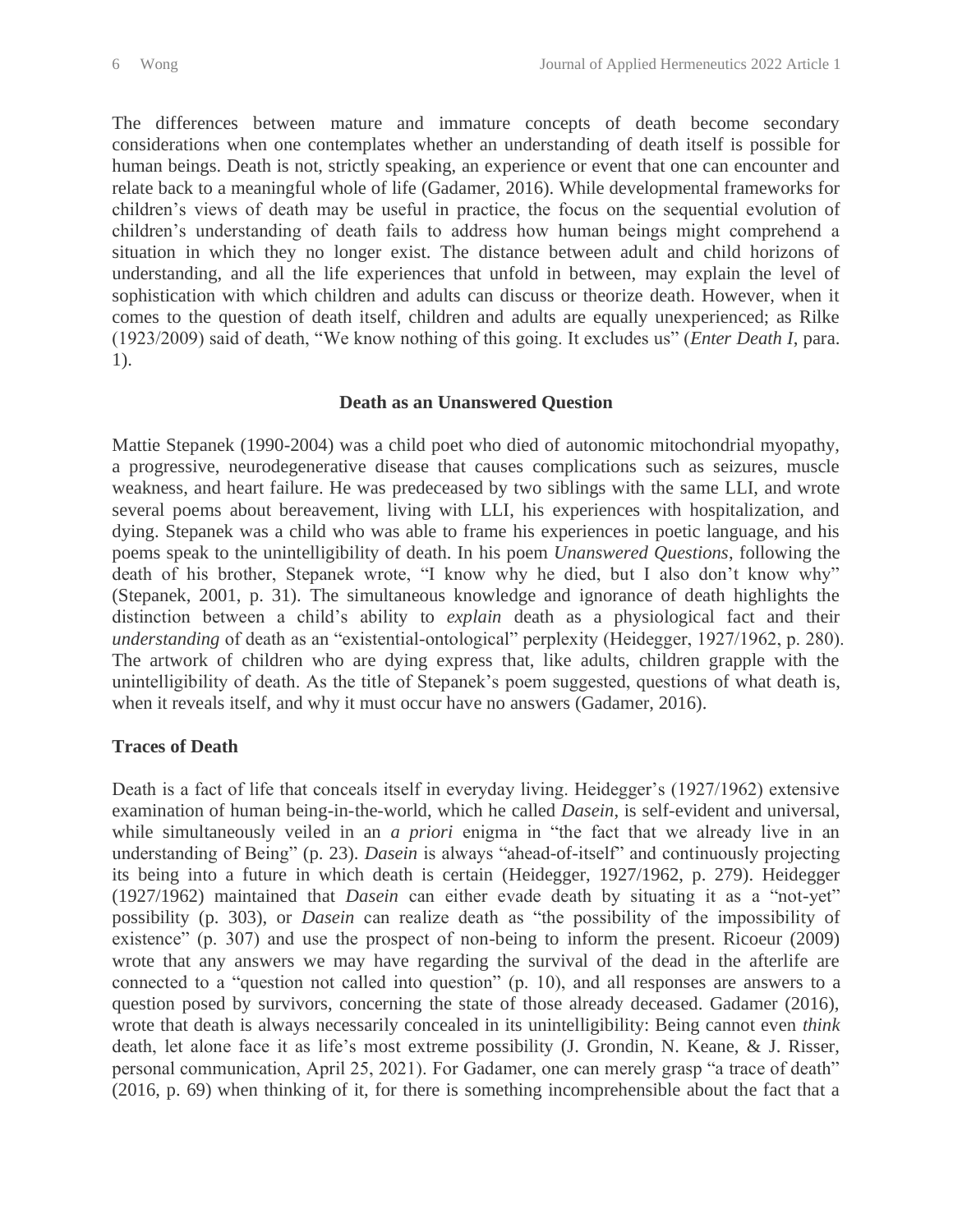being who can anticipate the future will one day cease to exist (Gadamer, 1996, 2016). These traces come into sharp focus when one experiences the death of the Other, as death always leaves an impression on those who remain, along with the reminder that it is *there*. In his poem *Rebecca's Reminder*, Stepanek (2001) wrote:

It is sad When a friend Dies. Death becomes Suddenly Painful. Suddenly Real. Suddenly Reminding. 1

The abrupt reminder that being is finite, that non-being is a real possibility at any time and not simply a perpetual-not-yet, is the anxiety of being anxious about nothing, or a "no-thingness" as far as empirical objects are concerned (N. Keane, personal communication, September 24., 2021): it is "the uncanniness of being anxious about nothing is precisely the true anxiety" that is often concealed by one's certainty of being alive (Gadamer, 2016, p. 69; Heidegger, 1927/1962). It is conceivable that the facts of physiological expiry is also a trace of death for those who survive the deceased person: It is the inevitable, universal, irreversible state of the nonfunctionality of the human body, that allows the bereaved to state, "I know why he died," while simultaneously leaving no reassurances for when one correspondingly acknowledges "I also don't know why he died" (Stepanek, 2001, p. 31).

### **The Uncertainty of Life in the Face of Life-Limiting Illness**

#### **Figure 3**

*I don't know which side of the rainbow I am on.* From "Food, Toys, and Love: Pediatric Palliative Care," by Sourkes et al., 2005, *Current Problems in Pediatric and Adolescent Health Care, 35*(9), p. 370 [\(https://doi.org/10.1016/j.cppeds.2005.09.002\)](https://doi.org/10.1016/j.cppeds.2005.09.002). Copyright 2005 by Elsevier. Reprinted with permission.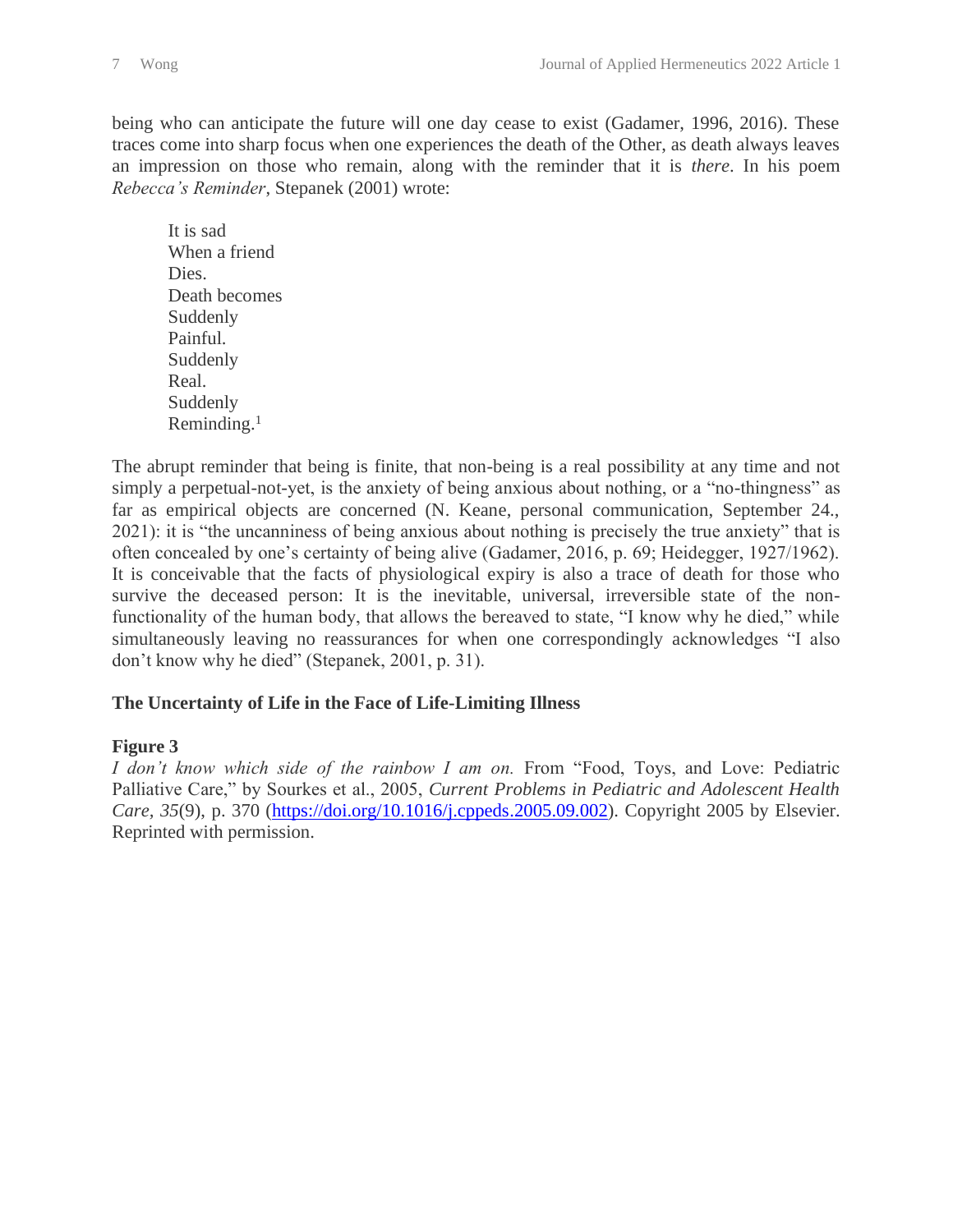

Life-limiting or life-threatening illnesses leave traces of death. A drawing of a rainbow by a seven-year-old girl (Sourkes et al., 2005, Figure. 3) waiting to hear if her cancer had relapsed is an example of art that children with LLI create in PPC practice (Sourkes et al., 2005). According to Sourkes et al. (2005), the girl drew a series of rainbows as she waited for her results. The rainbow cuts through the middle of the page, between a sun on one side and dark flecks on the other. Gadamer (1986) wrote that the language in which images speak is a speechless language, though not in the sense that an image has nothing to say. There is a presented world in an image, one that summons language to re-present what is shown in words; it is a disclosure of "the matter at issue or the thing that is meant" (Gadamer, 1986; Risser, 2019, p. 4). For the girl who was awaiting her test results, her rainbow allowed her to summon the language to disclose: "I don't know which side of the rainbow I'm on."

Viewed interpretively, one could begin to understand the experience of residing in the liminal space between the enigma of health and its counterpoint in the actuality of illness, as the character of health is most apparent in its absence (Gadamer, 1996). It may be that she would not have concerned herself with the other side of the rainbow if the status of her health had not been in question. In health and in everyday living, "our own impermanence is concealed from us" (Rilke, 2009, *The Impermanence We Are*, para. 1), but when one is presented with a possibility or certainty of illness, one's ephemerality is felt (Gadamer, 1996).

Sourkes (1995) commented that even if a child has not concluded that their illness will result in their death, they may express an awareness that their life is in jeopardy or their uncertainty about living. In *Tombstone* (Sourkes, 2018a, p. 4), a boy drew a picture of himself lying in bed with a thought bubble of a grave inscribed with "R.I.P" above his head and stated: "When I'm just lying in bed in the hospital and in pain, this [the drawing] is what I'm thinking about" (Sourkes, 2018a, p. 4). The boy expressed his concern over the possibility of dying from his illness without ever saying the word death, for he said "this," the drawing, and not "dying" was what he had thought about. In the uncertain space between terminal illness and health, the threat of death "becomes suddenly real, suddenly reminding" (Stepanek, 2001, p. 37). The child hidden in the human being that is not convinced of any claims to knowledge or understanding of death (Gadamer, 2016; Plato, ca. 360 B.C.E./1954) expressed their uncertainty in Stepanek's poetry and in drawings of rainbows.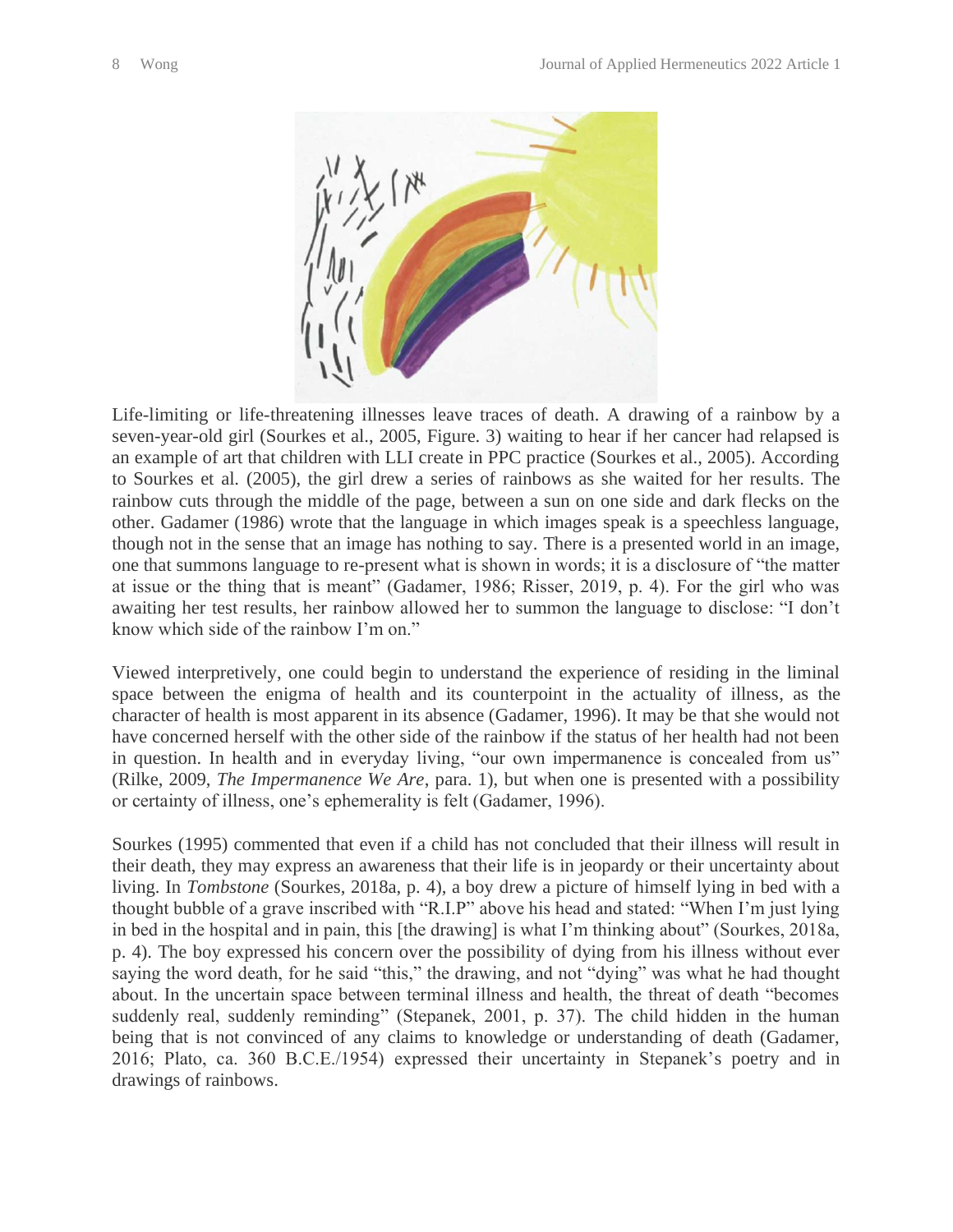#### **Figure 4**

Hirémy-Hirschl, A. (1898) *Souls on the banks of the Acheron* [Painting]. In the public domain.



If one cannot think of death, it would follow that scientific or conceptual language cannot adequately carry the unfathomable character of non-being: Scientific and theoretical language are one's mode of relating to the world-that-is. Even Hermes, the messenger god after whom hermeneutics was named (Grondin, 1994; Moules et al., 2015), offers no words on death for mortal souls to interpret in Hirémy-Hirschl's (1898) *Souls on the Banks of the Acheron* (Figure. 4). However, when confronted with the unintelligibility of death, as it is when one encounters an image, there is still an attempt to summon language of some kind, to try to understand. On Routledge's (2016) podcast, speaker Dennis Schmitt stated,

The truth of mortality is not at all to be understood conceptually . . . it is a singular truth. It is, however, the province of literature. Above all, it belongs to the language of poetry, in which language is pressed most powerfully into its idiomatic being. (Routledge, 2016)

It is in the broader domain of art and the humanities that one might find something of the unintelligibility of death to understand. In death, something absolute happens (Routledge, 2016), and in thinking death, one thinks beyond oneself and thinks oneself away, while at once revealing the certainty of one's being-in-the-world through the very act of thinking (Gadamer, 2016). Likewise, the creation of art is the occurrence of an absolute (Gadamer, 1986): In its being made and in its being encountered, a work of art stands for itself, resisting "pure conceptualization" (p. 37) and imposing its own temporality on the viewer. The experience of art is also a thinking beyond oneself, as a work of art simultaneously removes the person experiencing it from the context of their life while relating them back to the whole of their beingin-the-world (Gadamer, 1986). There are traces of the unintelligibility of death in art and the humanities: in Klimt's skeleton (1910-1915, Appendix, Figure 1), in drawings of rainbows and tombstones (Appendix, Figures 3, 4), and in the poetry of Stepanek and Rilke.

### **A Question of Dying**

The current literature on children's understanding of death and PPC is informed by a comprehensive collection of statistical data from research conducted *on* children (Kenyon, 2001; Speece & Brent, 1984). Research conducted *with* children, especially those who are experiencing dying, would likely yield different results. As Gadamer (2007) emphasized,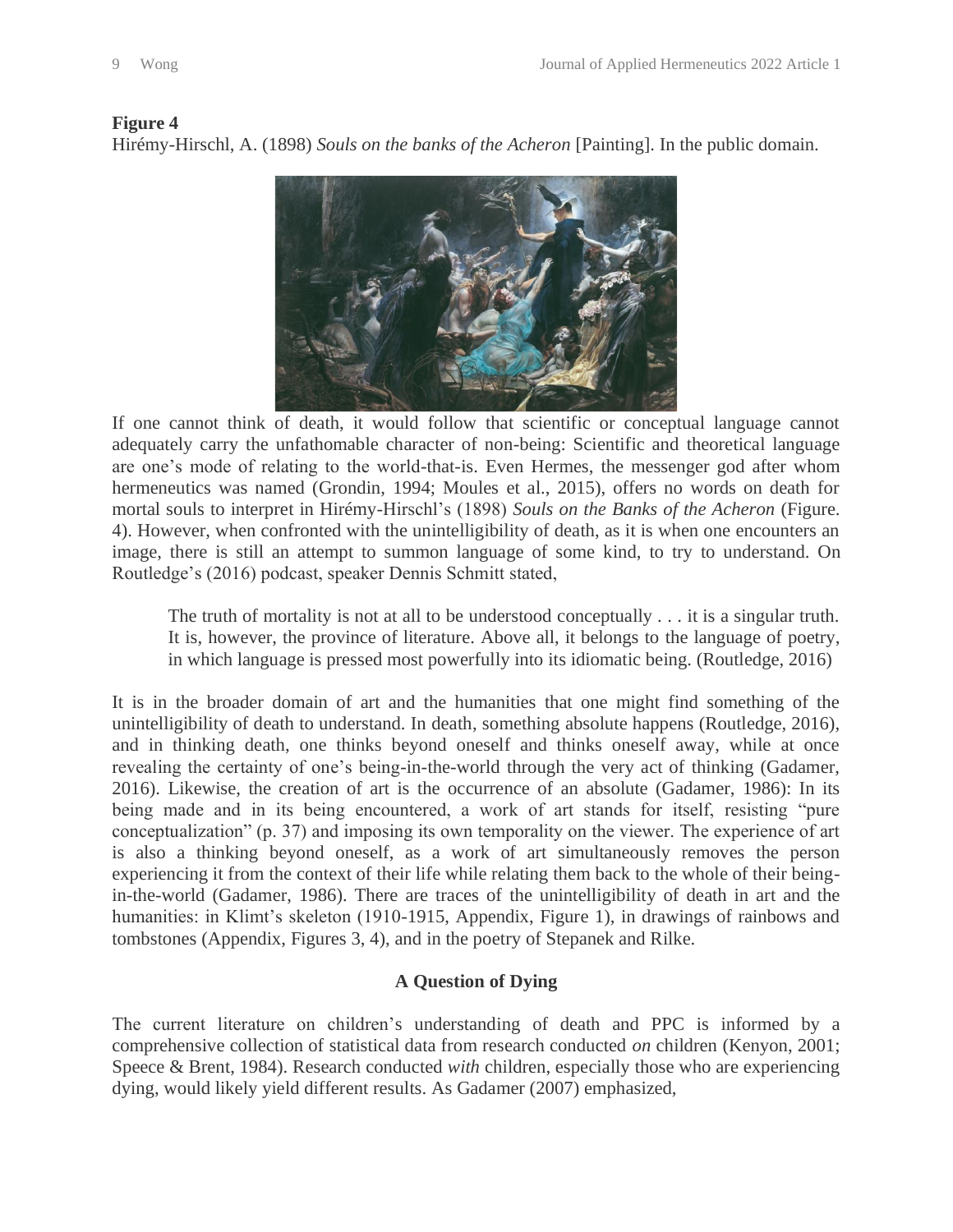Thus, what is established by statistics seems to be a language of facts, but which questions these facts answer and which facts would begin to speak if other questions were asked are hermeneutical questions. (p. 84)

The questions about death that researchers have posed to establish theories for children's understanding of death are ones that had anticipated responses which aligned with the developmental stage of the participants. Koocher (1973) categorized children based on their age, intelligence, and cognitive functioning, and asked questions (e.g., "What makes things die?") to determine if children's responses best reflected their age or developmental stage. As Stepanek's (2001) poem *Unanswered Questions* alluded to, knowing the "what" of why things die, and knowing the "why" of why things die, are two separate questions; one which has a possible answer, and one that does not. A death anxiety scale might reveal a statistically significant difference between the stage of development in which children with LLI are aware of death compared to children with chronic illness (Spinetta et al., 1973); but a researcher who acknowledges that children and adults are equally perplexed by the unintelligibility of death might ask different questions of children with LLI. Death, according to Gadamer (2016) and Heidegger (1927/1962), is not an in-the-world phenomenon, event, or intelligible thought; dying and witnessing the death of the Other, however, are experiences in the purview of human beings.

Perhaps in PPC practice and research, the question of death, both physiological and ontological, should come after the question of one's dying (N. Keane, personal communication, April 25, 2021). Attaining a "good death" may not be possible, insofar as death remains a mystery to human beings. However, "good dying," while still living, is not only possible, but is where the dying person, and those caring for that person, are able to learn from the experience. Stepanek (2001) wrote about his living up until death, including his experiences of hospitalization in the intensive care unit: "Lives are not always saved. I feel pain, intense at moments, but I also feel the hurt of anxiety, and neither are good for the spirit" (p. 36). Stepanek's words serve as a reminder for PPC practitioners that the care of children with LLI includes both the relief of physical and spiritual pain (World Health Organization, 2018), and that the care of the spirit may require a better understanding of the experiences of children with LLI.

While Heidegger (1927/1962) attested that "no one can take the Other's dying away from him" (p. 284), it is one's *death*, not the living leading up to dying, that the Other cannot take away. In practice, there are many occasions where the fullness of one's dying is subdued or removed, sometimes for the benefit of the dying person. Palliative sedation, the initiation of medications to induce a comatose state until the time of natural death, in a way removes the dying person from their experience of dying. I frequently encounter situations in practice where adults have chosen not to disclose the diagnosis of LLI to a child, and while it is often the case that children with LLI are aware of the fact they are dying (Bluebond-Langner, 1978; Sourkes, 1995; Stein, 2019), in leaving it unacknowledged, the child's full experience dying could be taken away from them. What children with LLI consider to be good dying may be different from an adult's perspective, not due to an incomplete understanding death, but because children who are dying are experiencing something that adults are unlikely to have encountered, simply because they have survived to adulthood (Wong, 2019).

## **An Ephemeral Light**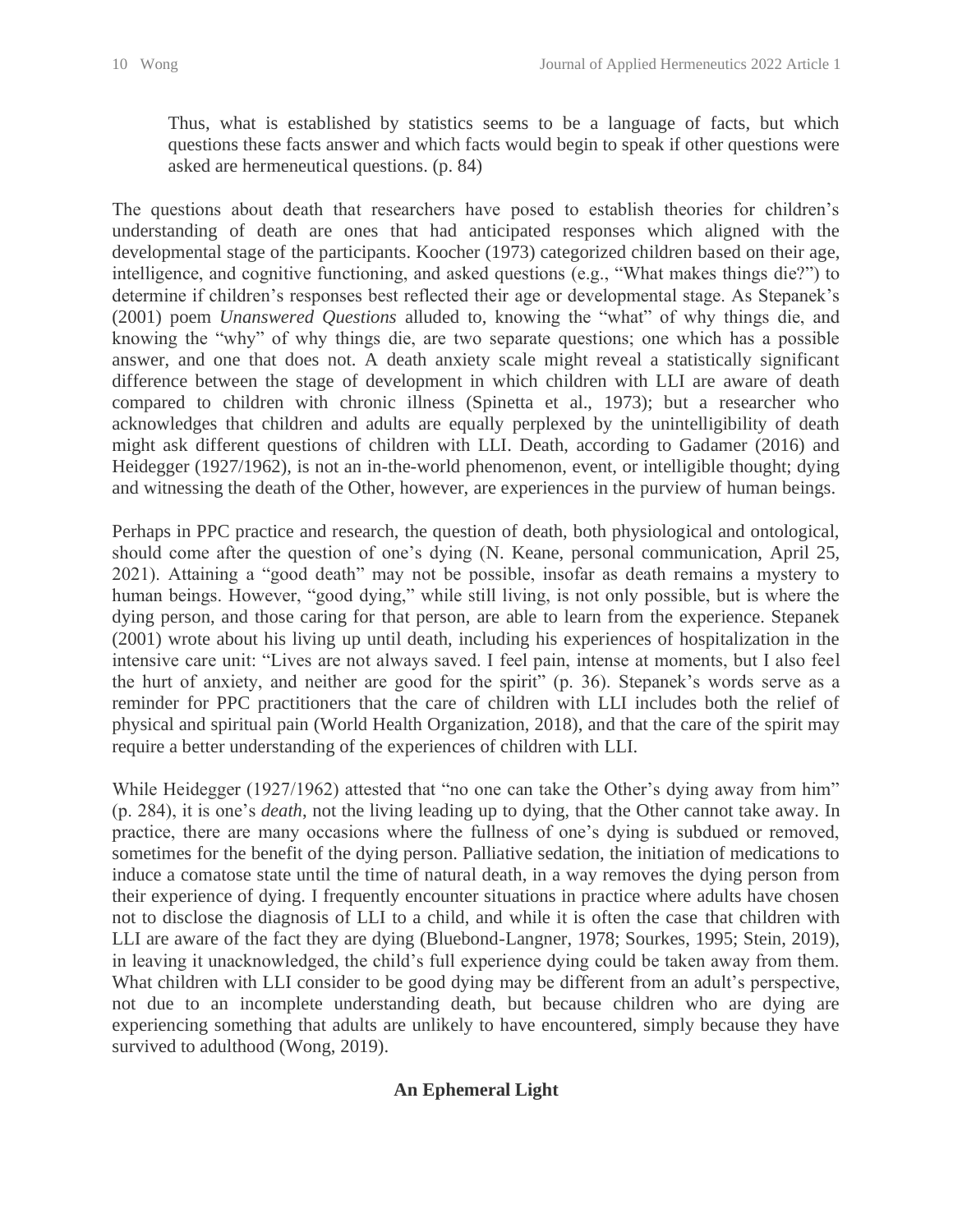When Gadamer (1996) referred to the "demythologizing of death" (p. 61) in modern society, he may have been alluding to *Phaedo* (Plato, ca. 360 B.C.E./1954), to the inner child in the human being who does not feel reassured by the proofs of immortality that Socrates provided. In response to the child who is afraid that their soul will be blown away by the wind when it leaves their body, Socrates offered this advice: "What you should do . . . is to pronounce an enchantment over him every day until you have charmed his fears away" (Plato, ca. 360 B.C.E./1954, 77e). Socrates acknowledged that while his audience may not have been fully convinced by his rational arguments for the immortality of the soul, he emphasized that they should still allow themselves to be comforted (i.e., enchanted) by the stories and myths that allow one to confront the fear of death or imagine an afterlife (Plato, ca. 360 B.C.E./1954, 114de). In his essay *Death as a Question*, Gadamer (2016) closed with the fairy tale *Godfather Death* (Grimm & Grimm, 2002), a story that helps carry the unintelligibility of death in a way that theoretical or scientific language cannot (N. Keane, personal communication, April 25, 2021). As the story goes, Death brought his godson to a cave full of thousands of candles:

"See," said Death, "these are the lights of men's lives. The large ones belong to children, the medium-sized ones to married people in their prime, and the little ones belong to old people; but children and young folks likewise have often only a tiny candle." (p. 179)

In his horror at seeing his rapidly shortening candle, Death's godson tried to place another candle on top of his, but in his haste accidentally extinguished his own flame.

The burning candle, Gadamer proposed, is a fitting image for human life and its temporal limits, "because in it the finite and ephemeral character of our existence is symbolically represented" (Gadamer, 2016, p. 70). While the taller candles burn slowly, their flames flickering back and forth in a dimming and brightening sway, "the flickering of the candle on the verge of burning itself out seems at times to spread a wee bit more brightness than the quietly burning candle" (Gadamer, 2016, p. 70). A child's flame, lit on a tiny candlestick and already on the verge of burning out, must then burn brilliantly for the entirety of its existence. One can focus on the length of the candlestick, on the life that will be "snuffed out before it has unfolded" (Solnit, 1965, p. 693), or one can turn their attention to what is illuminated in the glow of that brightly burning flame.

Ricoeur (2009) referred to the "emergence of the *Essential*" (p. 15) as the grace that differentiates individuals at the end of life. Just as a candle seems to burn brighter on the cusp of extinguishing, Ricoeur (2009) similarly described the dying person's "mobilization of the deepest resources of life in the coming to light of the Essential" (p. 15) as an affirmation that they are still living. Ricoeur (2009) offered that where one chooses to direct their gaze in the presence of a person who is dying is an ethical domain, wherein those who truly accompany the dying do so with compassion and a willingness to imagine the struggle of the individual who, while dying, is "still living until dead" (p. 18). Ricoeur (2009) made the distinction between viewing the situation as though one were a "spectator anticipating the already-dead" (p. 22) and the perspective that attends to all that is revealed when one witnesses the end of a life, a "gaze that sees the dying person as still living, as calling on the deepest resources of life" (p. 22). The latter is the gaze of PPC practitioners: It is an attestation offered to the child who is dying, in a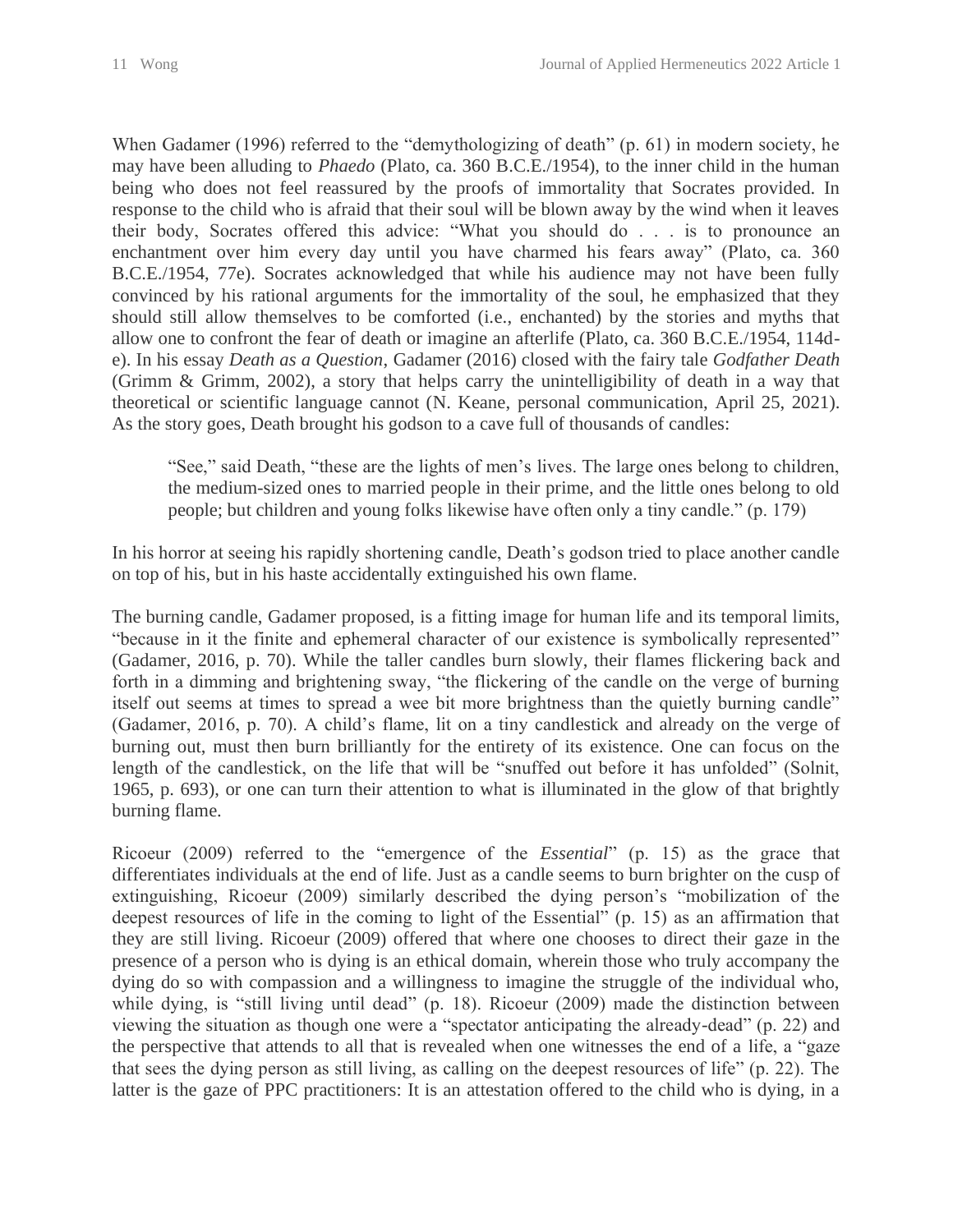"gesture of accompanying . . . between understanding and friendship" (Ricoeur, 2009, p. 22) that safeguards the quietly burning candle from becoming invisible to the world prior to it being extinguished forever (N. Keane, personal communication, September 24, 2021). Perhaps in situations where adults are unable to answer children's questions of death, the gesture of accompanying them in imagination and in compassion (Ricoeur, 2009) will offer some comfort to the inner child in all of us who is not fully convinced by any claims of knowledge of the afterlife.

Ephemeral, from the Greek root *ephemeros*, means "lasting or living only one day" or "shortlived," but can also mean "for the day" (Online Etymology Dictionary, n.d.). Children with LLI and their families often live "for the day." Sourkes (1995) shared that, during a therapy session, a young child with a LLI drew a picture of her family and stated, "We don't plan ahead like we used to. We live each day as it comes" (p. 119). All Being, not just being-in-childhood, is a process of becoming (Heidegger, 1927/1962). In my accompanying children with LLI in their living and dying, I have observed that some are able to let go of the future that most children expect to live out in a way that allows them to embrace the present, who they are becoming in that moment, and not who they might have grown up to be: "The children too, even the very small ones, didn't just have any child's death; they gathered themselves and died what they already were and what they would have become" (Rilke, 1982, p. 16).

### **Conclusion**

According to his mother, Stepanek's last word was "yes" (Demkovich, 2019); but, just as a child's first utterance is not their first word (Risser, 2019), "yes" was merely Stepanek's last verbalization, as his poetry continues to speak to those who encounter it. While it is a mysterious last word to have spoken, Rilke (2009) may have understood something similar: "Life always says Yes and No simultaneously. Death (I implore you to believe) is the true Yea-sayer. It stands before eternity and says only: Yes" (*Our Closest Friend,* Line 9-15). Children who have died or are dying have something to teach the living. While being is ephemeral, the artworks that children who are dying leave behind endure. Like the luminous glow of a candle on the verge of extinguishing, children's artwork can have a "campfire effect" (Rollins, 2005, p. 215): the ability of art to draw one in, focus attention on the matter at hand, and summon language in such a way that what is presented in the work "shines forth" (Risser, 2012, p. 108). While the question of death may remain unanswerable, those who have tried to convey their experiences of dying and confronting the unintelligibility of death through art and literature have left the living a wonderful gift.

#### **Acknowledgements**

This paper was originally written for my doctoral candidacy exam. I would like to express my sincere gratitude to my supervisor, Professor Nancy Moules, for years of stimulating conversations and the question that led to this work: *In examining the topic of the artistic expression of children who are dying, you have indicated that sometimes children may not have the language through words to express what they are thinking or feeling but they do have other forms of expression. Is the difference in expression due to lack of words or connected to the unfathomable experience they are undergoing? What might children's artistic expressions teach*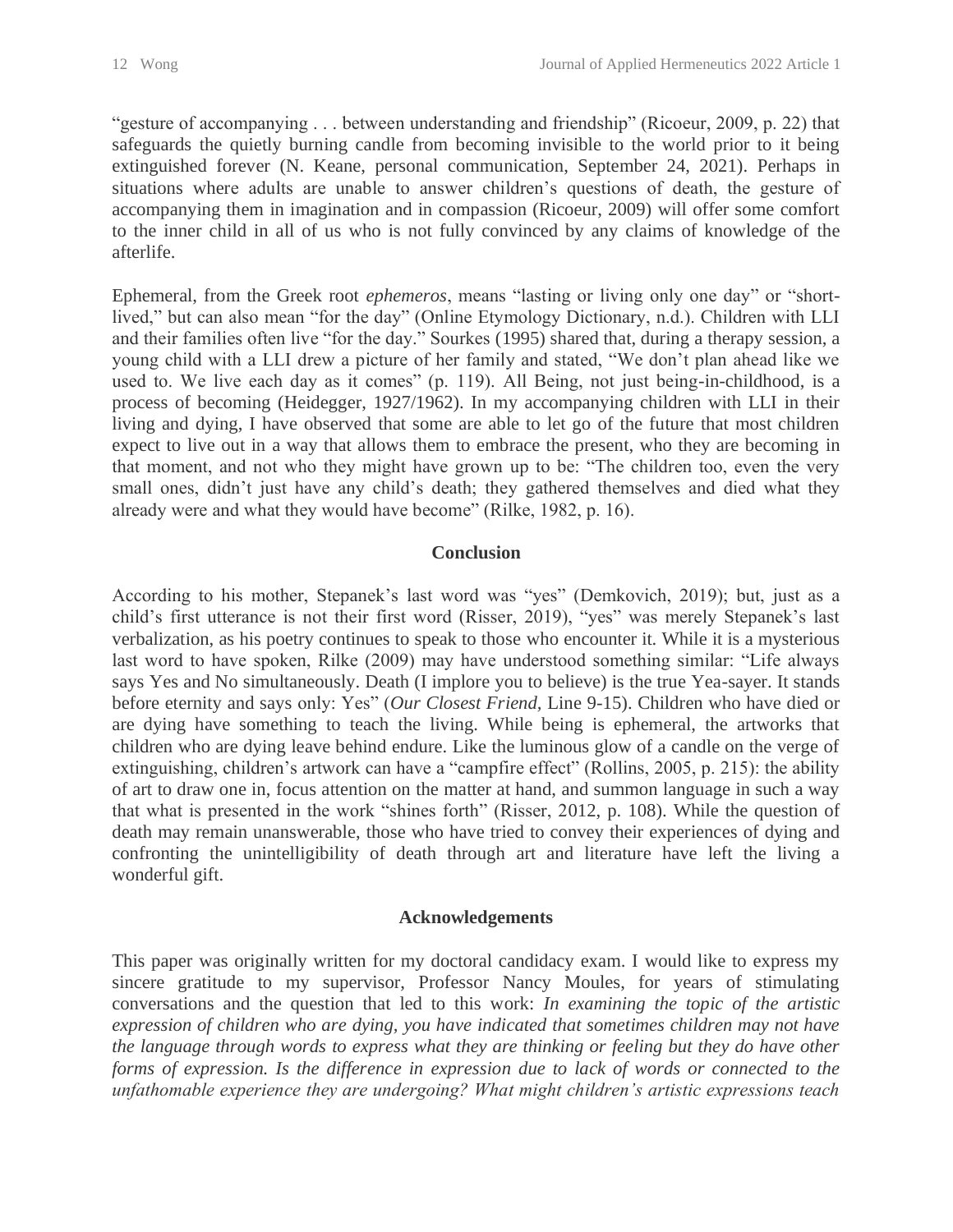*us about what children understand and what they are experiencing?* I was asked to work out a hermeneutic analysis of my thesis topic, the artistic expression of children who are dying, and to approach this paper as though I was writing an interpretation of this phenomenon to demonstrate my readiness to conduct hermeneutic research.

I would like to acknowledge the contributions of the philosophers in the Gadamer Reading Group, a bi-monthly seminar hosted by Professor David Vessey and the North American Society for Philosophical Hermeneutics. In particular, I would like to thank Professors Jean Grondin and James Risser for their reflections on Gadamer's (2016) *Death as a Question*, which were most helpful while writing this paper. I would like to thank Dr. Niall Keane, whose comments at the Gadamer Reading Group were critical to the development of the thesis of this paper. Dr. Keane also took the time to read this paper following my candidacy exam and offered his feedback, thoughts, and further reading which deepened my interpretations. I consider it a great honour to have the guidance of such esteemed and generous hermeneutic philosophers and researchers, who have demonstrated the principles of Gadamer's hermeneutics in all their interactions with me. My gratitude also extends to Jeni Stepanek, Mattie's mother, who gave me permission to faithfully cite Mattie's poetry in this paper.

#### **Notes**

<sup>1</sup> From *Journey through Heartsongs* (p. 37), by M. J. T. Stepanek, 2001, Hyperion. Copyright 2001 by Mattie J. T. Stepanek. Reprinted with permission.

#### **References**

Aasgaard, T., & Edwards, M. (2012). Children expressing themselves. In A. Goldman, R. Hain, & S. Liben (Eds.), *The Oxford textbook of palliative care for children* (2<sup>nd</sup> ed., pp. 101-116). Oxford University Press.

Bluebond-Langner, M. (1978). *The private words of dying children.* Princeton University Press.

Bluebond-Langner, M., DeCicco, A., & Nordquest Schwallie, M. (2012). Children's views of death. In A. Goldman, R. Hain, & S. Liben (Eds.), *The Oxford textbook of palliative care for children* (2nd ed., pp. 68-78). Oxford University Press.

Buckingham, R.W. (1983). *Care of the dying child: A practical guide for those who help others.* Continuum.

Councill, T.D., & Ramsey, K. (2019). Art therapy as a psychosocial support in a child's palliative care. *Art Therapy: Journal of the American Art Therapy Association, 3*(1), 40-45. <https://doi.org/10.1080/07421656.2019.1564644>

Demkovich, L. (2019, June 22). Fifteen years after her son died, Jeni Stepanek focuses on praising Mattie's message. *The Washington Post*. [https://www.washingtonpost.com/local/fifteen](https://www.washingtonpost.com/local/fifteen-years-after-her-son-died-jeni-stepanek-focuses-on-spreading-matties-message/2019/06/22/1c484e94-9533-11e9-b58a-a6a9afaa0e3e_story.html)[years-after-her-son-died-jeni-stepanek-focuses-on-spreading-matties](https://www.washingtonpost.com/local/fifteen-years-after-her-son-died-jeni-stepanek-focuses-on-spreading-matties-message/2019/06/22/1c484e94-9533-11e9-b58a-a6a9afaa0e3e_story.html)[message/2019/06/22/1c484e94-9533-11e9-b58a-a6a9afaa0e3e\\_story.html](https://www.washingtonpost.com/local/fifteen-years-after-her-son-died-jeni-stepanek-focuses-on-spreading-matties-message/2019/06/22/1c484e94-9533-11e9-b58a-a6a9afaa0e3e_story.html)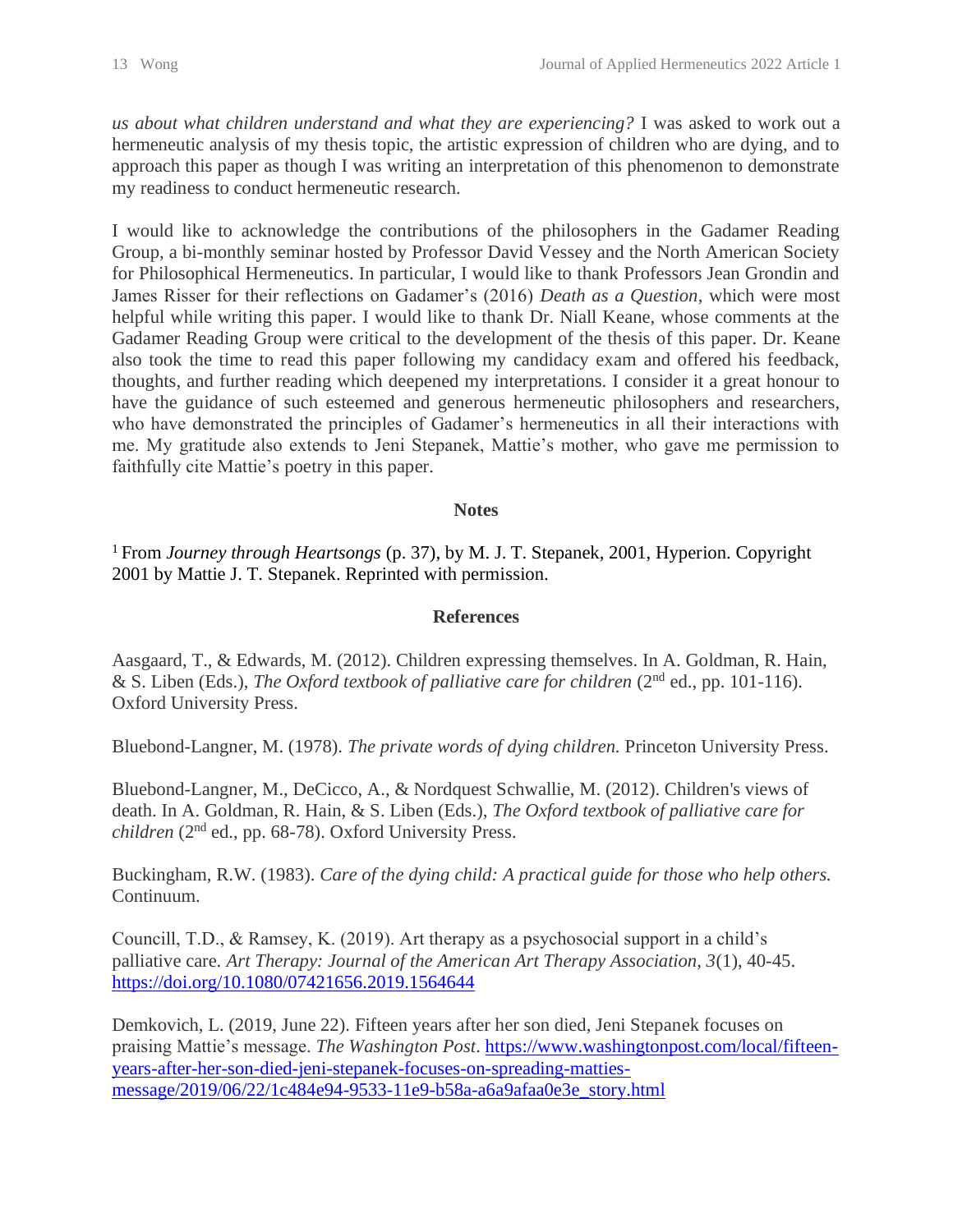Devlin, B. (2006). The art of healing and knowing in cancer and palliative care. *International Journal of Palliative Nursing, 12*(1), 16-19. [https://doi.org/https://doi.org/10.12968/ijpn.2006.12.1.20391](https://doi.org/https:/doi.org/10.12968/ijpn.2006.12.1.20391)

Ellis, J.B., & Stump, J.E. (2000). Parents' perceptions of their children's death concept. *Death Studies, 24*(1), 65-70.<https://doi.org/10.1080/074811800200702>

Gadamer, H.-G. (1986). *The relevance of the beautiful and other essays* (N. Walker, Trans.). Cambridge University Press.

Gadamer, H.-G. (1996). *The enigma of health* (J. Gaiger & N. Walker, Trans.). Stanford University Press. (Original work published 1993)

Gadamer, H.-G. (2004). *Truth and method* (J. Weinsheimer & D. G. Marshall, Trans.). Continuum. (Original work published 1960)

Gadamer, H.-G. (2007). *The Gadamer reader: A bouquet of later writings* (R. E. Palmer, Ed. & Trans.). Northwestern University Press.

Gadamer, H-G. (2016). Death as a question. In P. Vandevelde & A. Iyer (Eds. & Trans.), *Hermeneutics between history and philosophy: The selected writings of Hans-Georg Gadamer: Volume 1* (pp. 59-70). Bloomsbury.

George, T. (2020). *The responsibility to understand: Hermeneutical contours of ethical life.* Edinburgh University Press.

Ghirotto, L., Bussani, E., Salvati, M., Di Marco, V., Caldarelli, V., & Artioli, G. (2018). Researching children's perspectives in pediatric palliative care: A systematic review and metasummary of qualitative research. *Palliative and Supportive Care, 17*(1), 1-12. <https://doi.org/10.1017/s1478951518000172>

Glicken, M.D. (1978). The child's view of death. *Journal of Marriage and Family Counseling, 4*(2), 75-81.<https://doi.org/10.1111/j.1752-0606.1978.tb00514.x>

Gosetti-Ferencei, J.A. (2014). Death and authenticity: Reflections on Heidegger, Rilke, Blanchot. *Existenz: An International Journal in Philosophy, Politics, and the Arts, 9*(1), 53-62. Retrieved from<https://existenz.us/volumes/Vol.9-1Gosetti-Ferencei.pdf>

Grimm, J., & Grimm, W. (2002). *Complete fairy tales* (2nd ed.). Routledge. [https://doi](https://doi-org.ezproxy.lib.ucalgary.ca/10.4324/9780203603925)[org.ezproxy.lib.ucalgary.ca/10.4324/9780203603925](https://doi-org.ezproxy.lib.ucalgary.ca/10.4324/9780203603925)

Grondin, J. (1994). *Introduction to philosophical hermeneutics*. Yale University Press.

Heidegger, M. (1962). *Being and time* (J. Macquarrie & E. Robinson, Trans.). Harper and Row. (Original work published in 1927)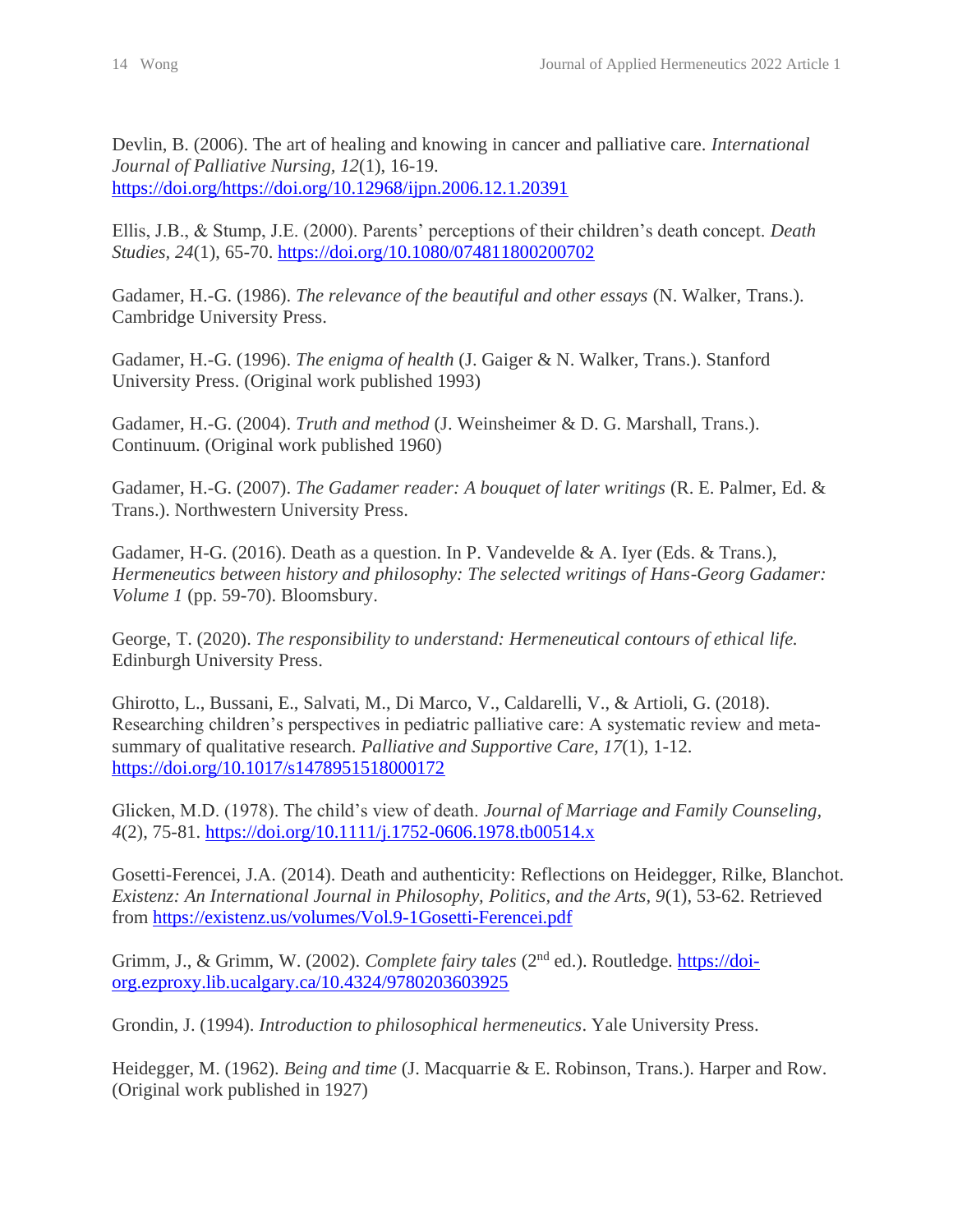Hirémy-Hirschl, A. (1898). *Souls on the banks of the Acheron* [Painting]. Austrian Gallery Belvedere, Vienna, Austria. [http://gurneyjourney.blogspot.com/2011/08/souls-on-banks-of](http://gurneyjourney.blogspot.com/2011/08/souls-on-banks-of-acheron.html)[acheron.html](http://gurneyjourney.blogspot.com/2011/08/souls-on-banks-of-acheron.html)

John Paul II. (2005). *The redemption of the body and sacramentality of marriage: Theology of the body.* Retrieved from

[https://d2y1pz2y630308.cloudfront.net/2232/documents/2016/9/theology\\_of\\_the\\_body.pdf](https://d2y1pz2y630308.cloudfront.net/2232/documents/2016/9/theology_of_the_body.pdf)

Kenyon, B.L. (2001). Current research in children's conceptions of death: A critical review. *Omega: Journal of Death and Dying, 43*(1), 63-91. [https://doi.org/10.2190%2F0X2B-B1N9-](https://doi.org/10.2190%2F0X2B-B1N9-A579-DVK1) [A579-DVK1](https://doi.org/10.2190%2F0X2B-B1N9-A579-DVK1)

Klimt, G. (1910-1915). *Death and life* [Painting]. Leopold Museum, Vienna, Austria. <https://www.leopoldmuseum.org/en/collection/highlights/146>

Koocher, G.P. (1973). Childhood, death, and cognitive development. *Developmental Psychology, 9*(3), 369-375.<https://psycnet.apa.org/doi/10.1037/h0034917>

Larcher, V., & Carnevale, F.A. (2012). Ethics. In A. Goldman, R. Hain, & S. Liben (Eds.), *The Oxford textbook of palliative care for children* (2<sup>nd</sup> ed., pp. 35-49). Oxford University Press.

Matthews, G.B. (1989). Children's conceptions of illness and death. In L.M. Kopelman & J.C. Moskop (Eds.), *Children and health care: Moral and social issues* (pp. 133-146). Kluwer Academic Publishers.

Moules, N.J., McCaffrey, G., Field, J.C., & Laing, C.M. (2015). *Conducting hermeneutic research: From philosophy to practice.* Peter Lang.

Nagy, M.H. (1959). The child's view of death. In H. Feifel (Ed.) *The meaning of death* (pp. 79- 98). Blakiston. Retrieved from [https://babel.hathitrust.org/cgi/pt?id=mdp.39015000306145&view=1up&seq=124&skin=2021.](https://babel.hathitrust.org/cgi/pt?id=mdp.39015000306145&view=1up&seq=124&skin=2021) (Original work published in 1948)

Online Etymology Dictionary. (n.d.). Ephemeral. *Online etymology dictionary.* Retrieved August 30, 2021, from [https://www.etymonline.com/word/ephemera?ref=etymonline\\_crossreference](https://www.etymonline.com/word/ephemera?ref=etymonline_crossreference)

Plato. (1954). Apology (H. Tredennick & H. Tarrant, Trans.). *The last days of Socrates*. Penguin Classics. (Original work published ca. 399 B.C.E.)

Plato. (1954). Phaedo (H. Tredennick & H. Tarrant, Trans.). *The last days of Socrates*. Penguin Classics. (Original work published ca 360 B.C.E.)

Rahimzadeh, V., Bartlett, G., Longo, C., Crimi, L., Macdonald, M.E., Jabado, N., & Ells, C. (2015). Promoting an ethic of engagement in pediatric palliative care research. *BMC Palliative Care, 14*, Article 50.<https://doi.org/10.1186/s12904-015-0048-5>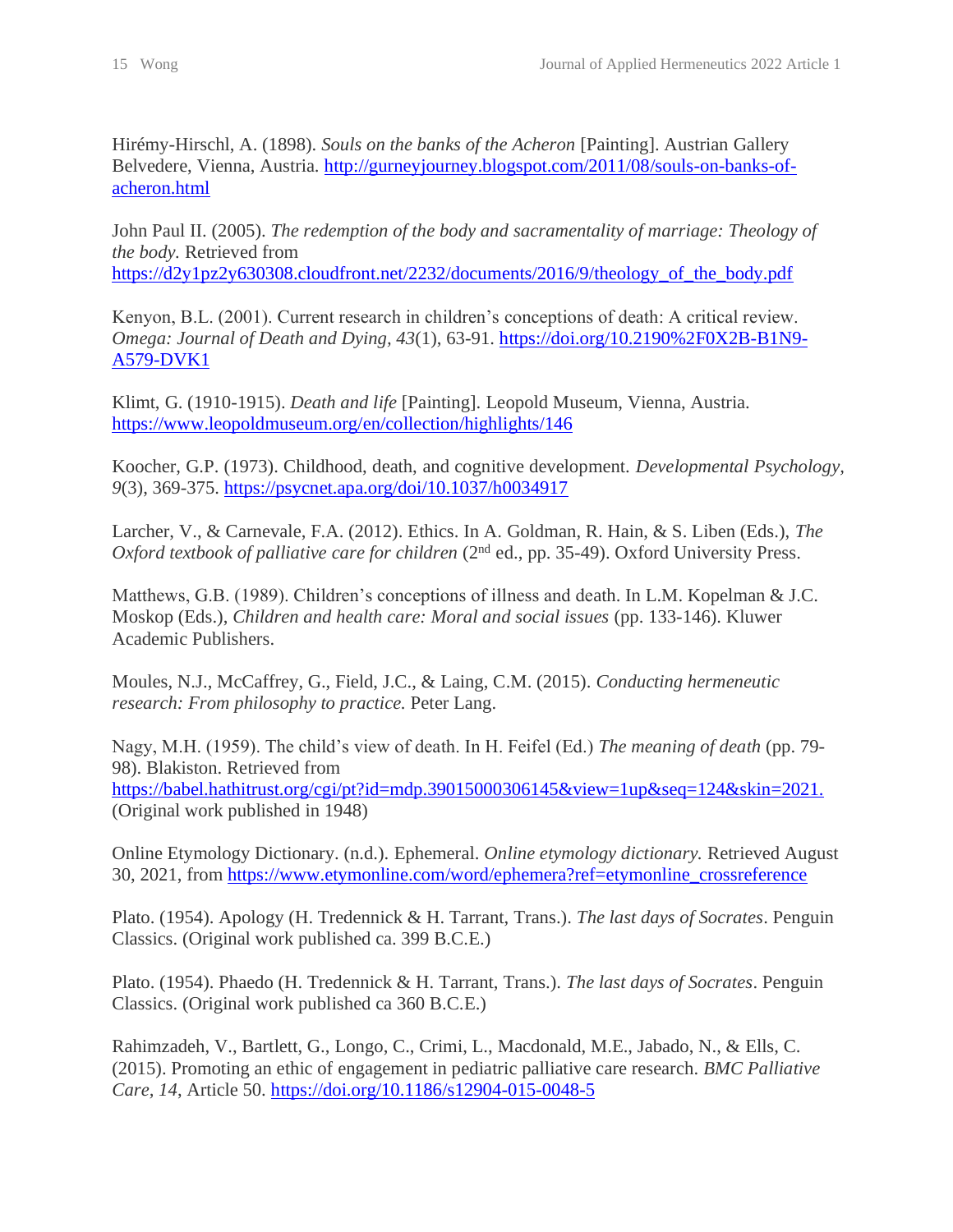Rallison, L., & Moules, N.J. (2004). The unspeakable nature of pediatric palliative care: Unveiling many cloaks. *Journal of Family Nursing, 10*(3), 287-301 <https://doi.org/10.1177/1074840704267388>

Ricoeur, P. (2009). *Living up to death* (D. Pellauer, Trans.). University of Chicago Press. (Original work published in 2007)

Rilke, R.M. (1982). *The notebooks of Malte Laurids Brigge* (S. Mitchell, Trans.). Random House.

Rilke, R.M. (2009). *A year with Rilke: Daily readings from the best of Rainer Maria Rilke* (J. Macy & A. Barrows, Eds. & Trans.). [Kindle book]. Harper Collins e-books. Risser, J. (2012). The flash of beauty. In J. Risser & B. Davis (Eds.) *The life of understanding: A contemporary hermeneutics* (pp. 99-111)*.* Indiana University Press.

Risser, J. (2019). When words fail: On the power of language in human experience. *Journal of Applied Hermeneutics*, Article 6.<https://doi.org/10.11575/jah.v0i0.68706>

Rollins, J. A. (2005). Tell me about it: Drawing as a communication tool for children with cancer. *Journal of Pediatric Oncology Nursing, 22*(4), 203-221. <https://doi.org/10.1177/1043454205277103>

Routledge, D. (Host). (2016, October 2). Death duties with Dennis Schmitt [Audio podcast episode]. *The philosopher's zone*. <https://www.abc.net.au/radionational/programs/philosopherszone/death-duties/7882580>

Slaughter, V., & Griffiths, M. (2007). Death understanding and fear of death in young children. *Clinical Child Psychology and Psychiatry, 12*(4), 525-535. <https://doi.org/10.1177%2F1359104507080980>

Solnit, A.J. (1965). The dying child. *Developmental Medicine and Child Neurology, 7*(6), 693- 704.<https://doi.org/10.1111/j.1469-8749.1965.tb07846.x>

Sourkes, B.M. (1995). *Armfuls of time: The psychological experience of a child with life-limiting illness.* Routlege.

Sourkes, B.M. (2018a). Children's experiences of sysmptoms: Narratives through words and images. *Children, 5*(4), Article 53.<https://doi.org/10.3390/children5040053>

Sourkes, B.M. (2018b). Children's artwork: Its value in psychotherapy in pediatric palliative care. *Child and Adolescent Psychiatric Clinics of North America, 27*(4), 551-65. <https://doi.org/10.1016/j.chc.2018.05.004>

Sourkes, B. M., Frankel, L., Brown, M., Contro, N., Benitz, W., Case, C., Good, J., Jones, L., Komejan, J., Moddermann-Marshall, J., Reicard, W., Sentivany-Collins, S., & Sunde, C.